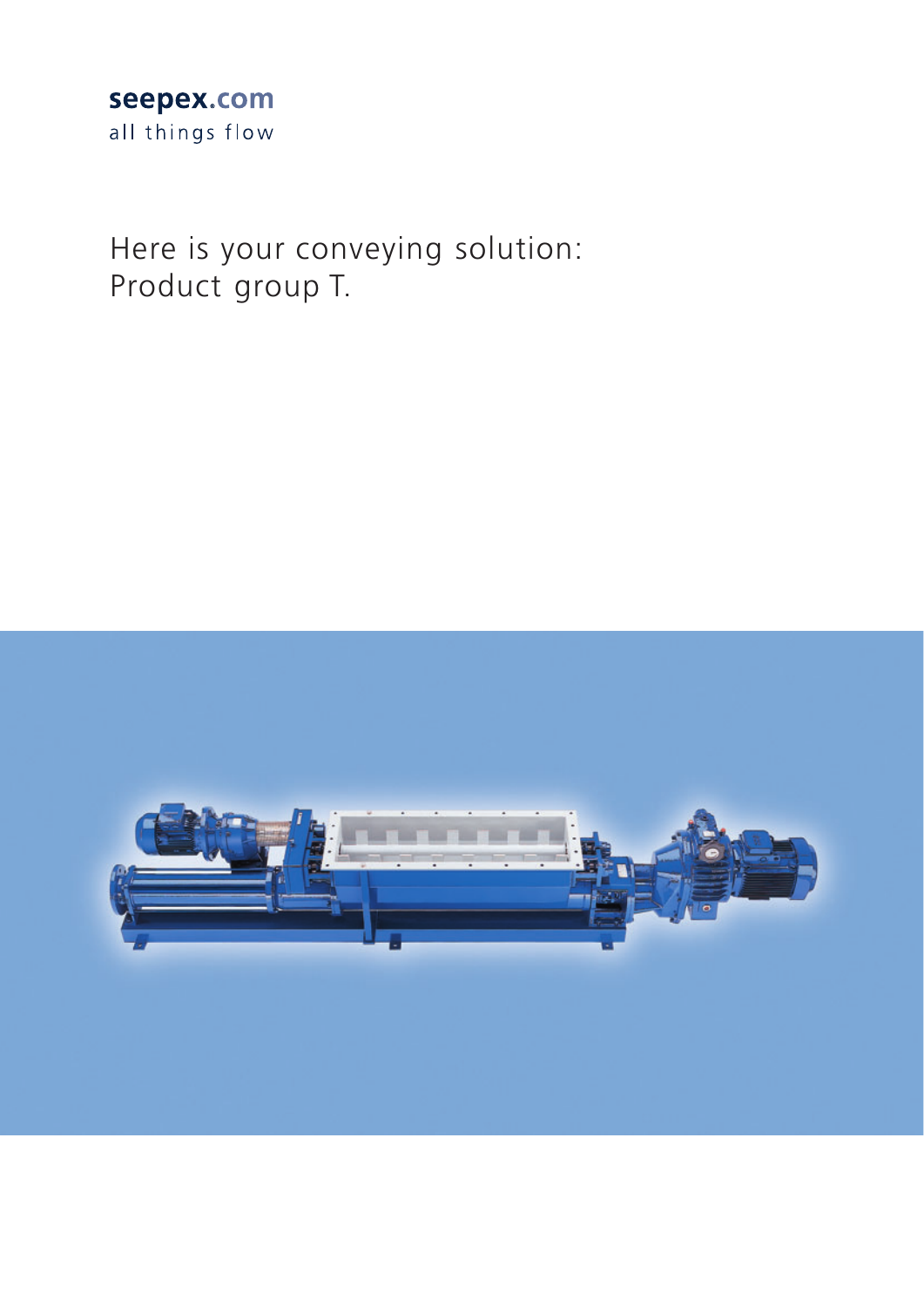

### **Universal joint sleeve protection**

made of steel, protects the universal joint sleeve against mechanical damage from large solids, optional available.

an integral part of the elastomeric stator; corrosion of the stator tube is never a problem because the pumped liquid never comes into contact with the metal tube or the bonding adhesive. Available with optional adjustable stator retensioning device.

2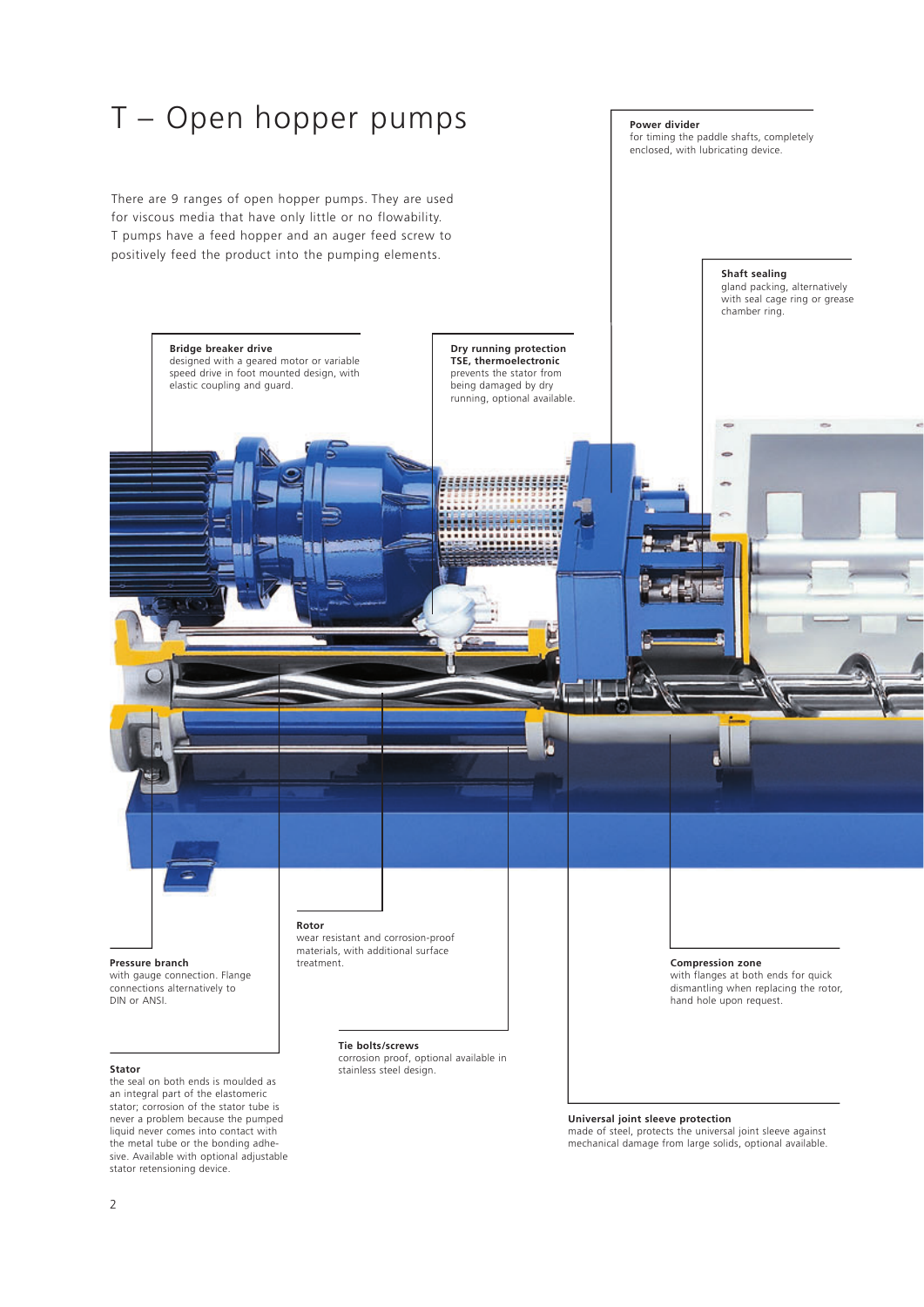

**Coupling rod** 

with progressive pitch auger feed screw for power transmission and feeding of viscous products.

#### **Joint connection**

consisting of just 5 components. Power transmission through wear resistant, hardened and mission amodge recar resistant, naractively

### **Universal joint sleeve with holding bands**

protects the grease-filled joints from penetration of the liquid pumped, even in case of maximum vacuum or pressure loading; streamlined design to reduce turbulence and NPSHr.

### **Shaft sealing**

gland packing, alternatively with seal cage ring or grease chamber ring.

connects the drive shaft to the joint; with gland packing the plug-in shaft is used as a shaft protection sleeve; upon request, it is available with wear resistant coating.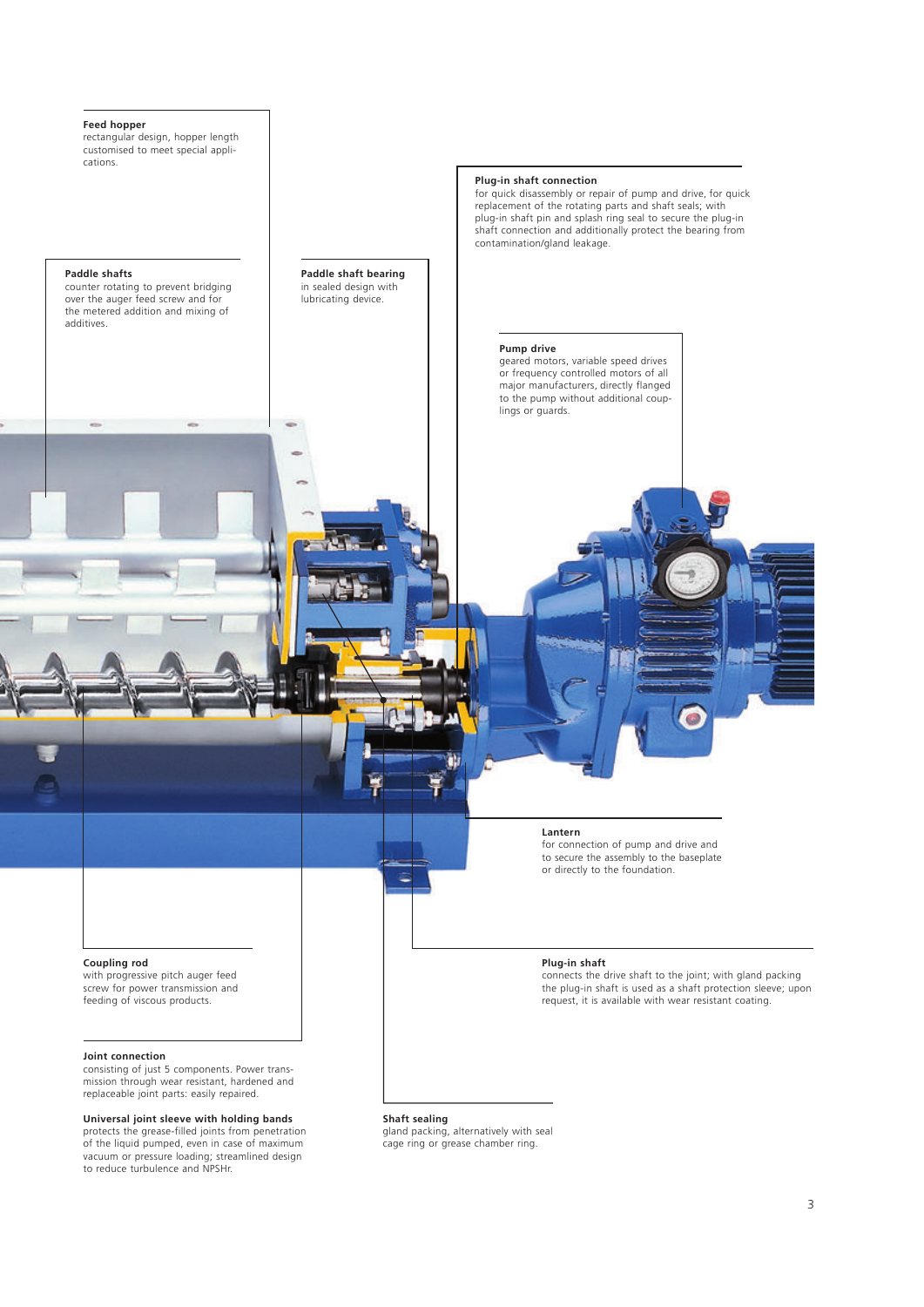# Why open hopper pumps?

Because they are used in applications such as agriculture, brewing industry and distilleries, ceramics industry, confectionery industry, construction, dewatered sludge treatment, dough processing and bakeries, dyeing and varnishing industry, electroplating, fish industry, fruit and vegetable processing, pharmaceutical and cosmetics industry, poultry and meat processing, oil, gas and petrochemical industry, shipbuilding, sludge dewatering, stock preparation, textile industry, waste water and sludge treatment, wood processing and wine industry.

### **Features**

- **•** These pumps incorporate an open hopper and auger feed screw which enables highly viscous products to be fed into the pumping elements
- **•** The pitch and diameter of the auger can be adjusted according to operating conditions for optimal product feed
- **•** The feed hopper can be designed to suit diverse application conditions
- **•** Pump hoppers can be fitted with integral bridge breakers
- **•** Range BTM pumps incorporate patented cutting knives for chopping and crushing the pumped product
- > Conveying capacity: 50 l/h–500 m3 /h (0.22 GPM–2200 GPM), Pressure: up to 48 bar (720 psi)

# Overview of ranges

Pumps of the BTQ range are identical in length to the pumps of range BN and additionally feature a square feed cross-section and an auger feed screw for enhanced product feed. They are used for pumping medium to highly viscous products with a low degree of flowability.

Pumps of the BT range feature a rectangular feed hopper with compression zone and auger feed screw. The length of the hopper opening is variable to suit the application conditions. They are used for pumping highly viscous media with a low degree of intrinsic flowability.

A special characteristic of the BTM range is the patented macerator integrated into the compression zone. The knives on the rotating conveying screw macerate the fed products in combination with the cutting tools fastened in the compression housing. Integrated into a closed system the pump permits macerating of fruit/vegetables with direct conveying in the following.

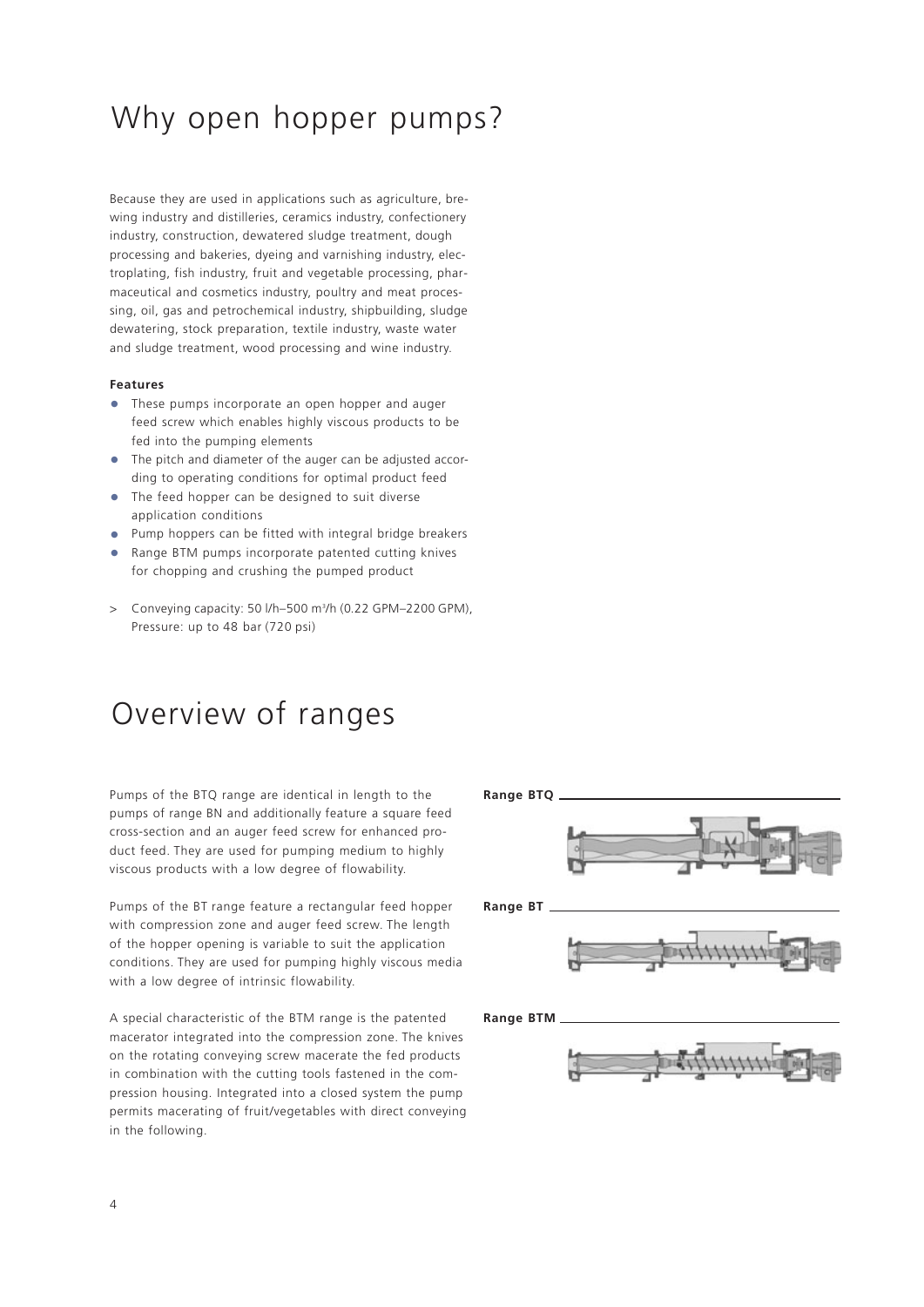# Overview of ranges

Pumps of the BTE range feature a rectangular feed hopper **Range BTE** and a compression zone with an enlarged cross-section as well as an auger feed screw with a longer pitch and enlarged diameter. The length of the hopper opening is variable to suit the application conditions. Pumps of this range are used for pumping highly viscous to airtight products that do not tend to bridging.

Pumps of the BTI range feature a rectangular feed hopper Range BTI. with integrated bridge breaker. The compression housing is dismountable for service work. The length of the hopper opening is variable to suit the application conditions. Pumps of this range are used for pumping highly viscous to airtight products that tend to form bridges above the auger feed screw.

The BTH range combines the various advantages of product group T. It is characterized by a separately driven, concentrically rotating ribbon screw with a maximized diameter and a long pitch. Through separate control of the conveying screw speed, the BTH pump can be used for almost any conveying media. The variable speed auger screw permits optimum filling of the conveying elements rotor and stator without causing excess capacity in the stuffing box. Even media that tend to form bridges can be handled with ease due to the large screw diameter of the BTH pump. The BTH range is the technical optimum solution for shear sensitive conveying media.

Pumps of the BTHE range feature a feed hopper with vertical hopper walls and a ribbon screw rotating centrically and on the edges. This guarantees optimum emptying of the feed hopper and optimised feed of the medium into the conveying elements of the pump. The length of the hopper opening is variable to suit the respective application conditions.

The BTES range is equipped with a shut-off system and **Range BTES** ensures replacement of the conveying elements with the silo filled.

The BTEI range is a further development of the proven BTI and BTE ranges. In addition to a bridge breaker/mixing device, it features a supply tank that can be adapted to the application conditions on site. This supply tank replaces a separate storage tank and thus saves space within the system.